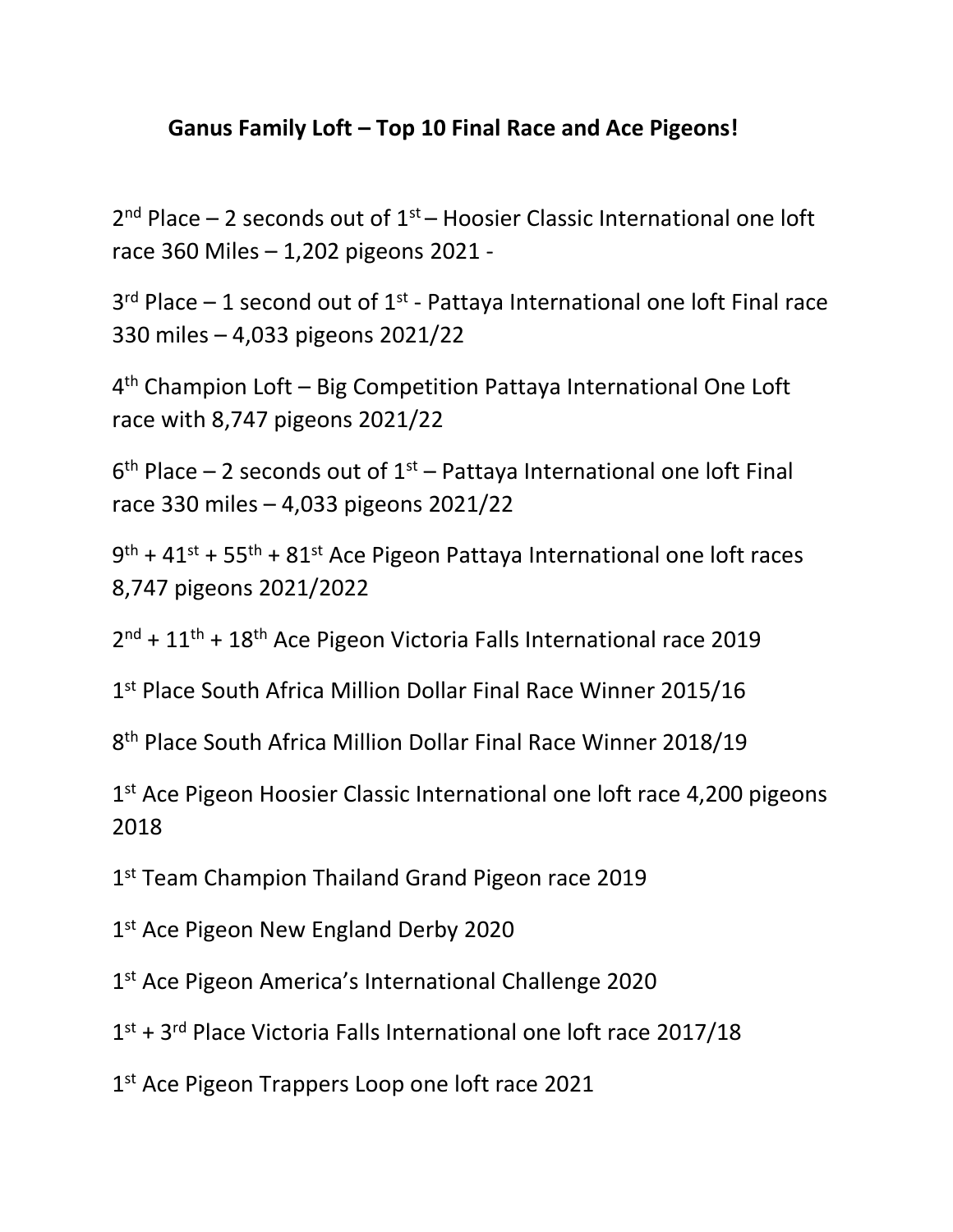2<sup>nd</sup> Ace Pigeon New England Derby 2021

2<sup>nd</sup> Place New England Open 507 Miles - 176 lofts 2021

2<sup>nd</sup> Place New England Derby 406 miles 2020

2<sup>nd</sup> Place Royal Cup Classic Final race 348 Miles 2019

 rd Place – 3 bird drop – Orlando Golden Classic 500 miles Young Birds 

3<sup>rd</sup> Place – e-qual 1<sup>st</sup> – Black Gold Final race 354 miles 2021

th Place Royal Cup Classic one loft race 348 Miles 2021

th Ace Pigeon Hoosier Classic International one loft races 2020

th Place New England Derby Classic 406 mile Final race 2021

th Place Trappers Loop Final one loft race 327 miles 2021

8<sup>th</sup> Place – e-qual 1<sup>st</sup> – Cuevas Classic one loft Final race 400 miles 2021

th Place Royal Cup Classic one loft Final race 348 miles 2020

th Place Dutch Touch International one loft Final race 2021

th Place Hoosier Classic International one loft race Final 350 miles 2020

th Place Royal Cup Classic one loft race Final 325 miles 2019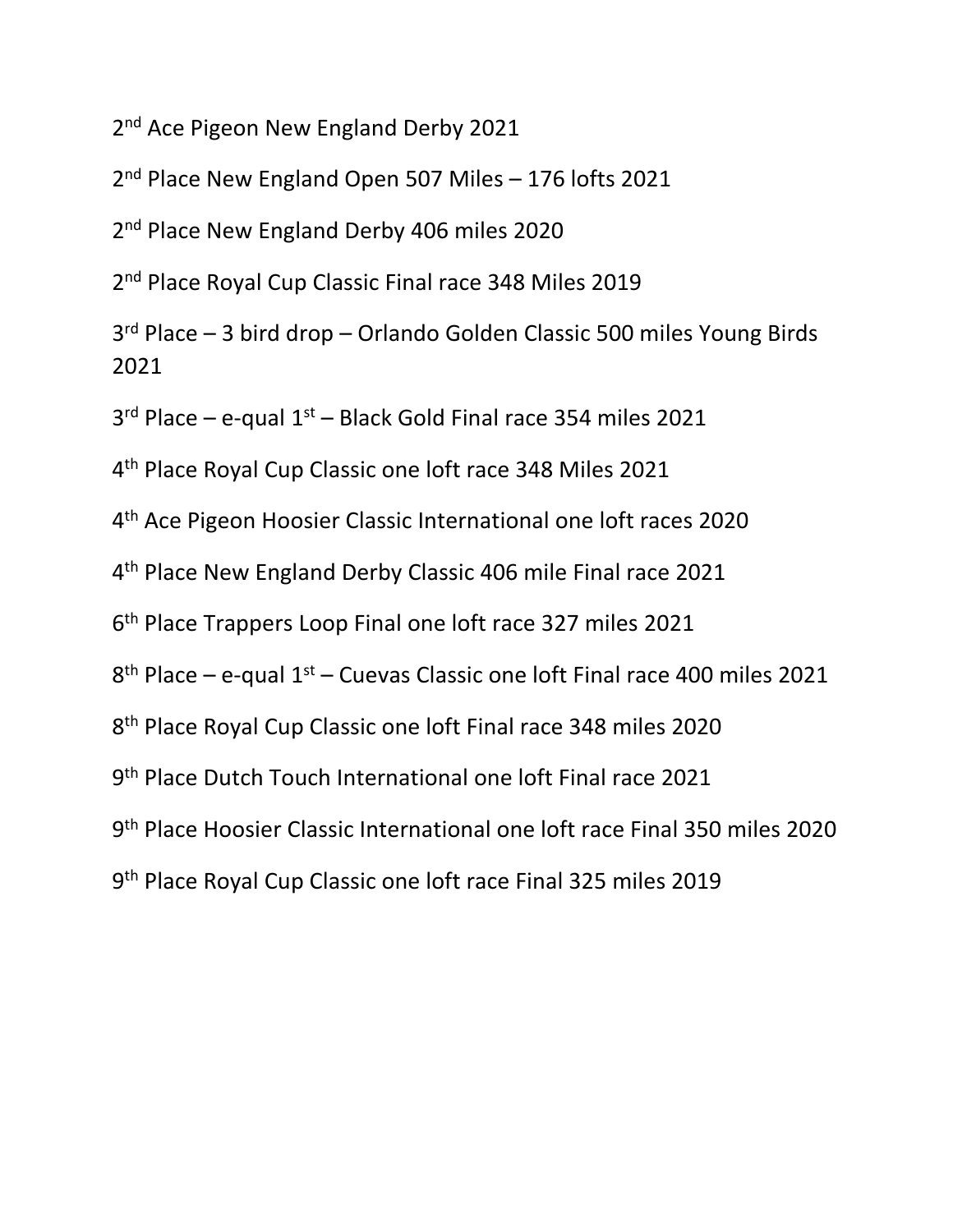MOST IMPORTANT! GANUS FAMILY LOFT Pigeons BREED WINNERS for FANCIERS AROUND THE WORLD! Listed just the Top 10 Places 1<sup>st</sup> Super Ace Pigeon Victoria Falls one loft races 2021 1<sup>st</sup> Ace Pigeon Flying D Franchise one loft race series 2021/22 1<sup>st</sup> Place Flying D 400 Mile Final race Winner 2021/22 1<sup>st</sup> Place Crooked River Final race Winner 366 miles 2021 1<sup>st</sup> Grand Average Winner South Africa Million Dollar races 2019 1<sup>st</sup> Place Crooked River 350 mile Final race Winner 2020 1 st Place Cuevas Classic 400 mile Final race 2020 1<sup>st</sup> Place Southern Belle one loft Final race 2020 1st Ace Pigeon Golden Valley One loft races 2020 1<sup>st</sup> Ace Pigeon Spring Break one loft races 2021 1<sup>st</sup> Place All Flight Gold Cup one loft race Winner Africa 2021/22 1<sup>st</sup> Place Cape Town One Loft race Winner Africa 2021/22 2<sup>nd</sup> Place Pattaya International one loft race Final Thailand 2020 2<sup>nd</sup> Place California Classic One loft race Final 2021 2<sup>nd</sup> Place Grand Average Winner in the Victoria Falls races 2021 2<sup>nd</sup> Ace Pigeon Crooked River one loft races 2020 2nd Place Hoosier Classic International one loft race Final 2020 2<sup>nd</sup> Place Golden Valley 325 miles one loft race Final 2020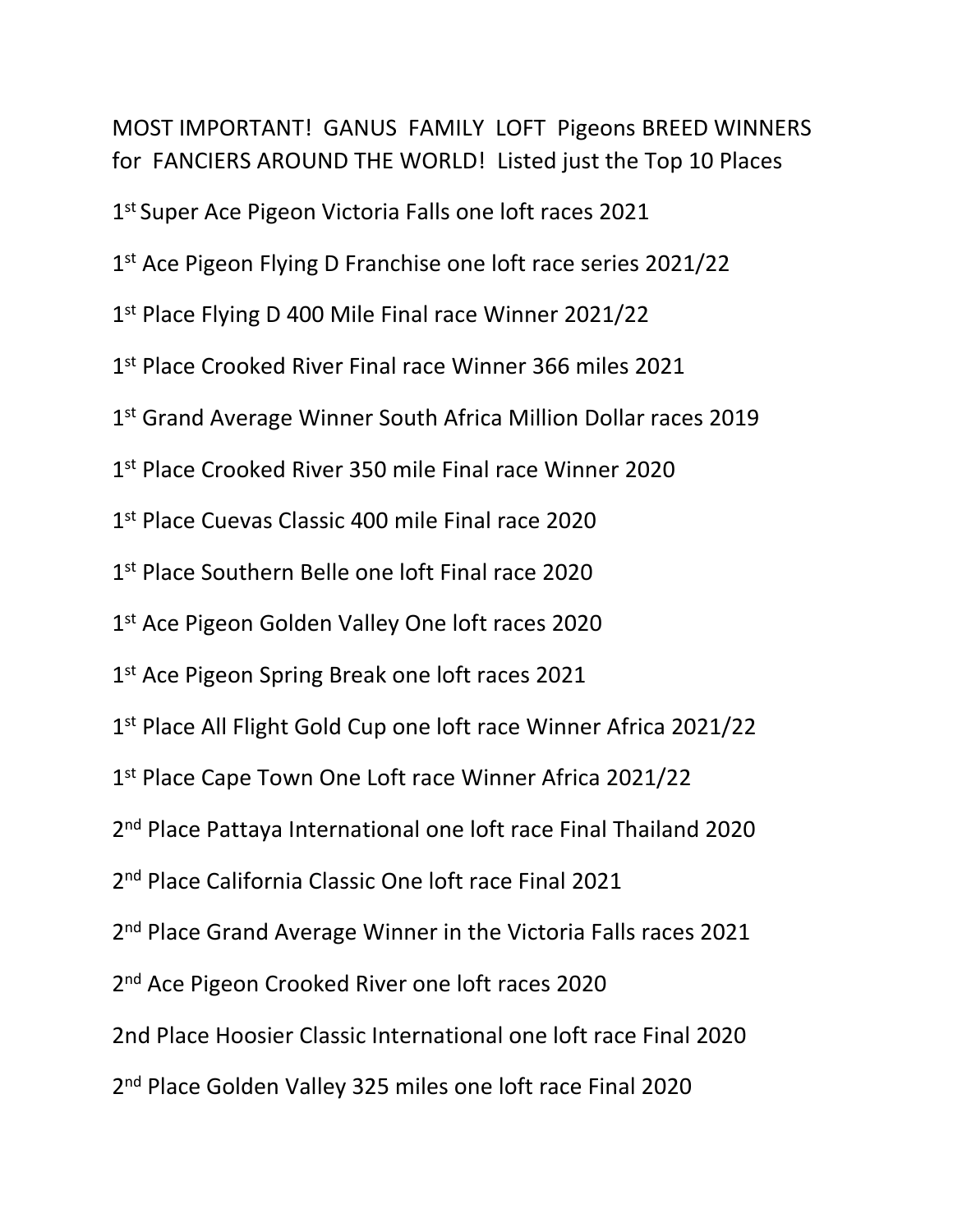2<sup>nd</sup> Place High Desert Yearling Classic Final 380 Miles 2021 3<sup>rd</sup> Place Ace Pigeon Crooked River Challenge one loft races 2021 3<sup>rd</sup> Place Crooked River one loft race 350 Mile Final race 2020 3<sup>rd</sup> Ace Pigeon Flying D Franchise One loft races 2020 th Ace Pigeon California Classic One loft races 2021 th Place Nong Chok Thailand race Final 331 Miles 1,308 birds 2020 th Place New England Open 507 miles 176 lofts 2021 th Place Flying D Franchise one loft race 400 miles 2020 th Place Victoria Falls International one loft race Final 2020 th Place New England Derby one loft race 406 miles 2020 5<sup>th</sup> Place Hoosier Classic International Final race 2020 th Grand Average Winner Victoria Falls one loft races 2021 th Place Crooked River one loft race 300 miles 2020 th Place Florida Pigeon Derby one loft race Winner 350 miles 2020 th Place America's International one loft race 350 miles 2020 th Place Golden Valley one loft race 325 miles 2020 th Place Spring Break 300 one loft race 357 miles 2021 th Place Victoria Falls International race Final 375 miles 2021 th Place Southern Belle one loft race Final 350 miles 2021